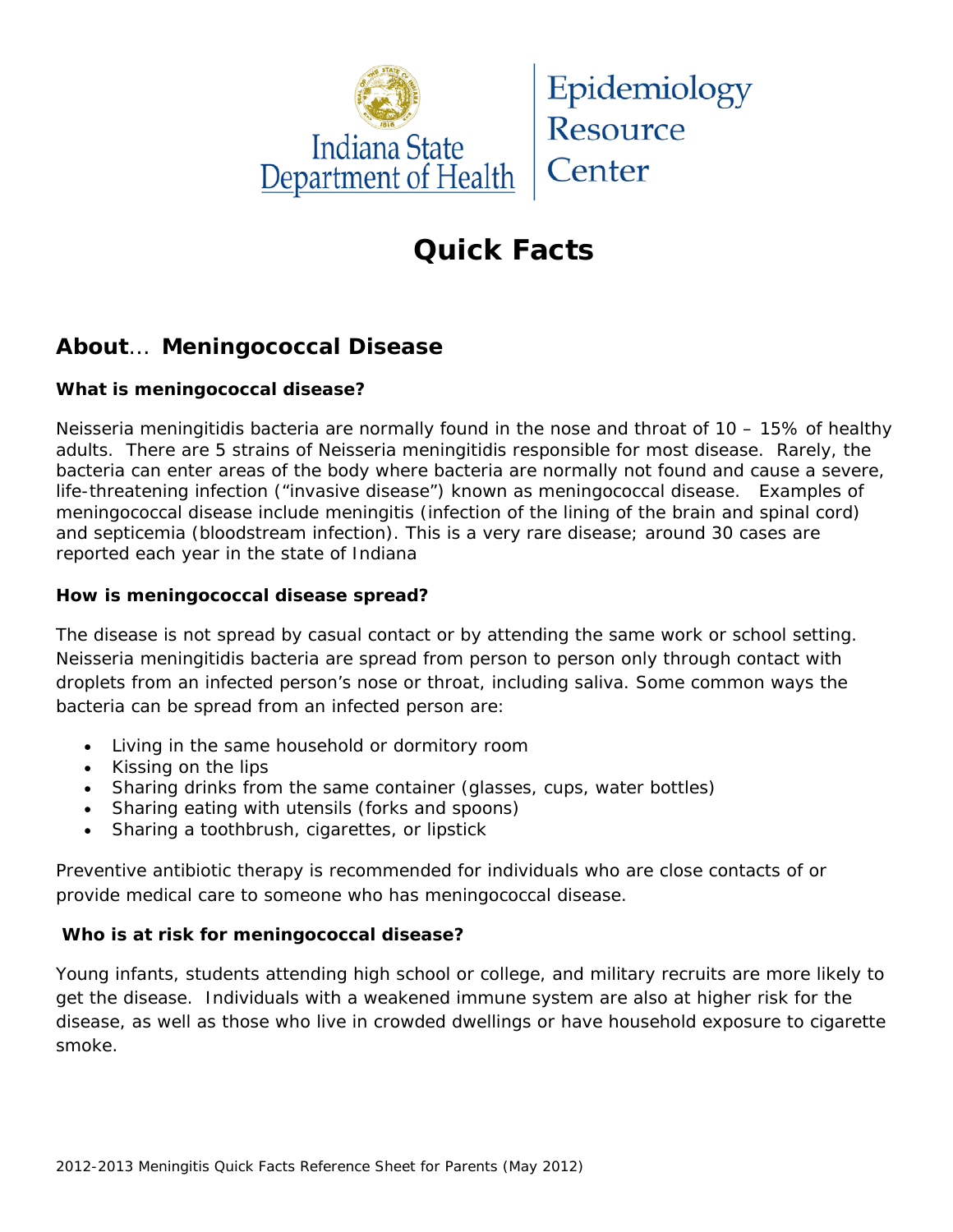#### **What are the symptoms of meningococcal disease?**

Symptoms of meningococcal disease include:

- Fever (sudden onset)
- Severe headache
- Stiff neck
- Drowsiness or confusion
- Skin rash that appears as bruising or bleeding under the skin
- Nausea and vomiting
- Eyes that are sensitive to light

In babies, the symptoms are more difficult to identify but may include:

- Fever
- Fretfulness or irritability
- Poor appetite
- Difficulty in waking the baby

#### **How is meningococcal disease diagnosed?**

If you have any of the above symptoms, it is important to seek medical attention immediately. An infected person may become sick within a few hours of developing symptoms, and early diagnosis is important. Your health care provider may collect blood or spinal fluid to see if meningococcal bacteria are present.

#### **How can meningococcal disease be treated?**

Meningococcal disease is treated with several different types of antibiotics, and early treatment may reduce the risk of complications or death from the disease. A 24-hour course of antibiotic therapy reduces a person's likelihood of spreading the bacteria. Supportive care in an intensive care unit may be necessary for those with severe infection, and surgery may be needed to remove damaged tissue and stop the spread of infection.

#### **How is meningococcal disease prevented?**

Meningococcal disease can be prevented by good hygiene. Cover the nose and mouth when sneezing or coughing, throw away used tissues, and wash hands often. Do not share eating or drinking utensils with anyone.

#### **Is there a vaccine that can prevent this disease?**

There are two types of vaccine that protect against 4 of the 5 common strains of this disease. One type, MCV4, is available for use in people ages 9 months to 55 years old. The second type, MPSV4, is recommended for adults 56years and older who are at elevated risk. Ask your healthcare provider which one is right for you. A dose of MCV4 vaccine is recommended for adolescents at age 11 or 12 years old, with a booster dose at age 16. Indiana requires that all 6th-12th grade students receive 1 dose of MC4 meningococcal vaccine. Meningococcal vaccine is also recommended for other people at increased risk for meningococcal disease, such as: